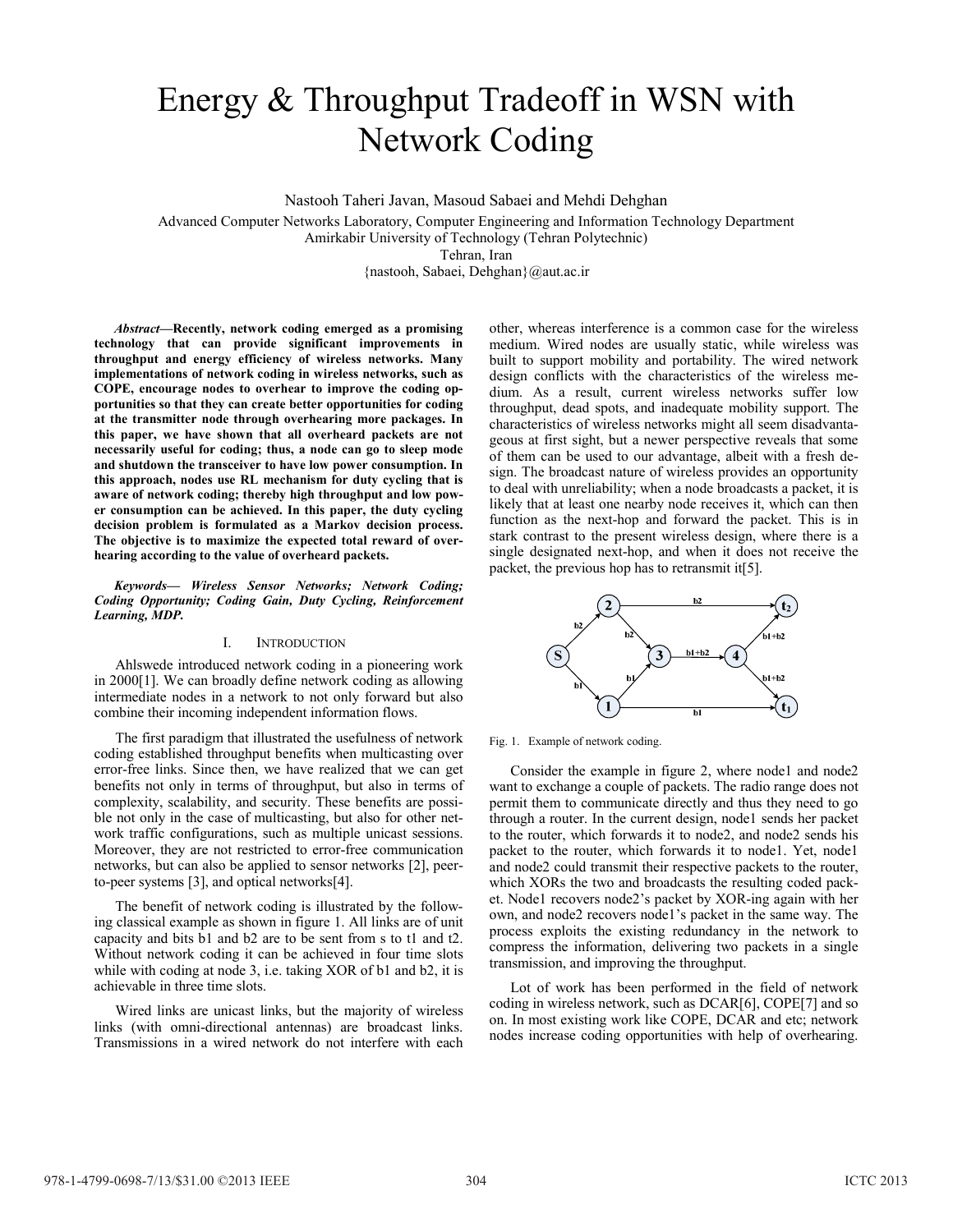For example, in [8], network performance in COPE has been analyzed with and without overhearing, and the authors have shown that coding opportunities have been increased with help of overhearing; consequently, the number of dispatches in the network reduces.



Fig. 2. Coding in wireless networks.

In figure 3, the importance of overhearing in reducing the number of sends in the network which leads to the throughput increase has been shown with a very simple example. In this scenario, there are two streams, one flowing from N1 to N2, and a stream of N2 to N3. In this example, when the router node holds packets a and b. If N3 hasn't overheard packet a from node a packet from node N1, the router has to have two more sending both to N2 and N3 to deliver a and b. But if N3 has overheard the transmitted packet (packet a) which has been sent by N1, the router can send packet  $a + b$  to the receiver successfully.



Fig. 3. Effect of overhearing in NC.

In recent years, the theory of network coding in wireless sensor networks has been implemented. In [9, 10, 11] the au thors have tried to increase the performance of wireless sensor networks using network coding. This leads to fewer transmis sions and thus helps to save transmission and reception energy.

In WSN, wireless channel impairments added with limited available energy demands designing efficient transmission schemes and protocols. On the other hand energy efficiency is a critical issue for the proper functioning of wireless sensor networks and has been the focus of many recent studies.

One of the major limitations on performance and lifetime of such networks is the limited capacity of these finite power sources, which must be manually replaced when they are dep leted. Previous works (for example [12] and [13]) show that, in WSNs, energy efficiency can be achieved by periodic duty cycling of sensor nodes, that is, scheduling sensor nodes be tween active and sleep mode. This could mean switching off the radio transceivers or the sensory devices, or both.

An issue which is addressed in this paper is: To Overhear or Not to Overhear.

In fact, on the one hand, to improve the coding efficiency and enhance network coding opportunities, nodes are encour aged to overhear which definitely boosts their energy, and, on the other hand, nodes prefer to turn off transceiver when they have no data to send or receive in order to reduce the energy consumption. In this article, we have tried to explain the prob lem completely first, then we have formulated using the MDP.

For the main goal of finding the optimal duty cycle, we have decided to employ a reinforcement learning (RL) [14]. RL is a machine learning (ML) approach that finds the optimum value through trial-error iterations.

In this approach, each node independently and according to its received traffic pattern tries to start learning in environment to make the best decision in each slot to sleep or stay awake.

The rest of this paper is organized as follows. The follow ing section deals with the related works. Section 3 describes the preliminary concepts and section 4 describes proposed me chanism, system model and analytical framework in detail. Performance evaluation by simulation is presented in section 5 and concluding remarks are made in section 6.

# II. RELATED WORKS

In [7], Kitta et.al. Propose COPE, the first practical wireless network coding system. However COPE uses expected trans mission count (ETX) as its routing metric and passively waits for coding opportunities, which leads COPE to lose many po tential coding opportunities. COPE is a coding architecture which exploits coding opportunity in single path routing in wireless networks. The design and implementation of COPE have demonstrated that network coding techniques can be ap plied to real wireless networks. However, COPE is mainly designed for single path routing and it adopts a passive ap proach, essentially just waiting for coding opportunity.

COPE adds a coding layer between IP and MAC layers to detect coding opportunities and exploit them to forward mul tiple packets in a single transmission. COPE fundamentally incorporates three techniques; opportunistic listening, opportu nistic coding, and learning neighbor state. During several inter session (i.e., multiple unicast sessions) flows using opportunis tic listening, each node in promiscuous mode over hears the transmission of its multiple neighboring nodes. The maximum number of original packets transfer within a single transmis sion, which is the main objective of opportunistic coding. Re lated to learning a neighbor state, and through the broadcasting of reception reports, a node lets other neighbors become aware of the packets it currently contains. COPE uses the ETX (Ex pected Transmission Count) metric as its routing function but overall routing is independent of coding opportunistic characte ristics of wireless networks.

Authors of [6] propose DCAR, a practical network coding aware routing system. However, DCAR may find sub-optimal path under some scenarios since its metric lacks an import mathematical property, called isotonicity, that requires the weight order of two paths does not change if they are appended or prefixed by a common third path.

Multi-sleep states presented in [15] aimed at introducing the concept of partitioning the sensor node into three main components (Microcontroller, sensor and transceiver units), and presenting the feasible combinations of activity levels for each component in the node. Thus duty cycling shifted from simply switching the node on and off, to controlling the activity level of each of its components. Yet the authors presented the scheme as a power model, without addressing how these power models could be utilized in WSN protocols.

Later, Wang and Liu [16] consider the scenario of provid ing a network-wide broadcast service and propose to make effective use of local broadcast of wireless medium, achieving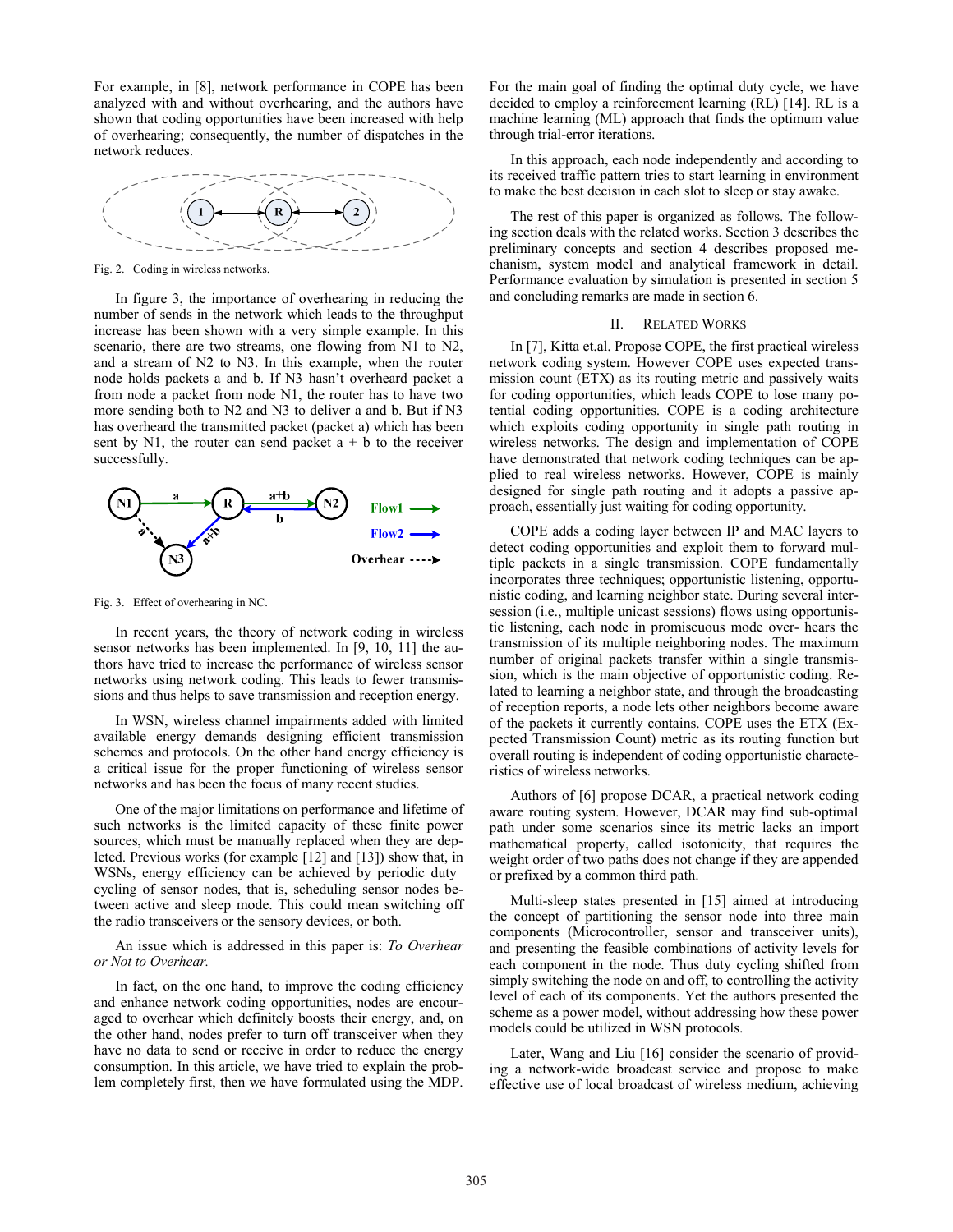a balance between efficiency and latency with coverage guar antees.

An interesting problem for data aggregation in WSNs is the trade-off between lifetime and latency, i.e., when a node waits a longer time for aggregating more data before one transmis sion, it may prolong its lifetime but at the cost of higher data delivery latency. The work in [17] has studied this problem, and proposed heuristics for prolonging network lifetime under certain data-delivery latency bounds. A highlight of the heuristics provided in [17] is that each node adjusts its aggregation holding time in an adaptive manner by communicating with its neighboring nodes, hence the lifetime of the nodes in the whole network can be gradually adjusted to a balanced status and the nodal lifetime bottlenecks are reduced.

In [18] authors thoroughly investigated if network coding and duty cycling can be used together for more aggressive energy savings in flood-based wireless sensor networks their main idea is to exploit the redundancy sometimes present in flooding applications that use network coding, and put a node to sleep (i.e., duty cycle) when a redundant transmission takes place (i.e., the node has already received and successfully de coded a sequence of network-coded packets). They proposed a scheme, called DutyCode, in which a multiple access control (MAC) protocol implements packet streaming and allows the network coding-aware application to decide when a node can sleep.

There are a few approaches that have tried to use the RL for duty cycling. DCLA [19] employs a reinforcement learning technique known (Q-learning) to find the optimum duty cycle value through trial-error iterations. RL-MAC (Reinforcement Learning MAC) [20] tackles the problem of optimizing active and sleep periods with the double aim of increasing throughput and saving energy. RL-MAC uses MDP (Markov Decision Process) to model the process of active time reservation. The main drawback of this protocol is that it relies on a constant traffic load over a long period.

#### III. PRELIMINARY EXPLORATION

As mentioned earlier, most implementations of network coding in wireless networks (e.g., COPE) encourage nodes to overhear in order to increase the chances of coding. In [8] it has been illustrated that the performance of network coding using overhearing is much better than not using it as the number of sending in network decreases to over 40%.

In addition, to reduce energy consumption, duty-cycling is widely used in MAC protocols for wireless sensor networks. With duty cycling, each node alternates between active and sleeping states and leaving its radio powered off most of the time. Thus, each node in network must have a Trade off to overhear or not to overhear.

To clarify the issue, we have conducted a simulation using NS2. For this purpose, we have implemented the COPE with all the details. The simulated network is deployed in a flat square with 200 meters on each side and there are 100 nodes in this area. The network was modeled with nodes placed ran domly and all nodes have the same transmission range of 40 meters. The radio model to transmit and receive packets is RADIO-ACCNOISE which is the standard radio model used. In our simulation, all data packets are 512 Bytes and each si mulation time is 300 seconds.

In this scenario, we have randomly established CBR flows between nodes. The duration of each flow is 15 seconds. Therefore, that at any time in the simulations, there is an aver age of 13 flows in network. For routing the base DSR algo rithm is used. In the simulation, nodes keep their transceiver on during the whole simulation time for overhearing (as pointed out in COPE).

Simulation results show that in our scenario, an average of 39% of the packages that have overheard nodes, have done nothing to help network coding opportunities to increase. For example, in figure 4, 28 slots of the life cycle of a node in the network are shown.



Fig. 4. Result of overhearing

As it can be seen in figure 4, each time slot can have five modes for each node.

- 1. Node in the mode of sending packet, which is shown as white boxes with the letter S.
- 2. Node in the mode of receiving packet, which is shown as white boxes with the letter R.
- 3. Node in mode of overhearing an effective packet in coding, which is shown in gray boxes with OG letters.
- 4. Node in mode of overhearing an ineffective packet in coding, which is shown in gray hatched boxes with OB letters.
- 5. Node keeps the transceiver on, even though no packet is received. This is shown in white hatched boxes with letter i.

In this example, the specified node must remain awake in 9 time slot out of 28, because it has data to send or receive in these slots. (Slots S and R) But, according to the idea of COPE, 19 remaining slots are active for overhearing. Moreo ver, among these 19 slots, only sniffed packets in 9 slots (slots OG) are effective for coding and increase transmitters' coding opportunities. However, in the remaining 10 slots (slots i and OB) the node has not practically sniffed an appropriate pack age. In this example, 10 slots have not created an opportunity for coding out of 19 overheard slots. In other words, more than 52% of the slots in which nodes have deliberately kept their transceiver on to increase the network coding opportunity, have not been helpful. However, this approximation according to the results of the simulation for total number of nodes is equal to 39%.

The results of this simulation show that nodes can reduce their energy consumption if they can conduct a tradeoff be tween overhearing and duty Cycling.

In our proposed solution, as it is being described in the next section, nodes start learning in the environment with help of RL in order to make a proper decision to whether keep the transceiver on or off. For this purpose, we have formulated the problem as an MDP.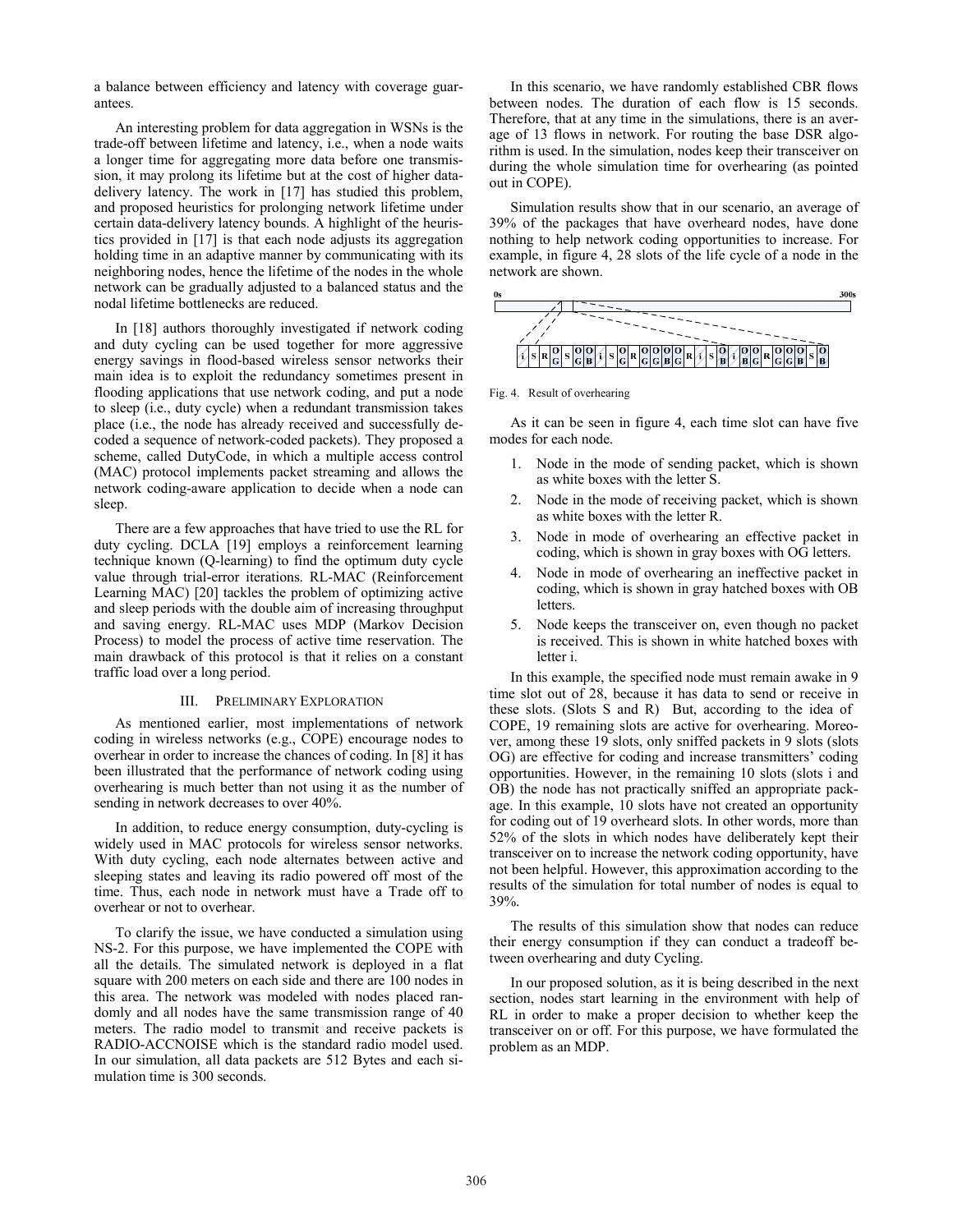## IV. SYSTEM MODEL AND ANALYTICAL FRAMEWORK

We assume that the nodes are operating based on the idea of COPE. In fact, as it has been implemented in [7], each node makes its neighbors aware of the received packets. The major difference between our work and COPE is in each node's deci sion making for overhearing its neighbors' sent packets. In COPE and the phase of Opportunistic Listening, each node constantly keeps on its transceiver to overhear the neighbors' packets. But in our idea, each node uses RL to gradually learn that in which time slot it is either more appropriate to keep on its transceiver for overhearing, or it is more convenient to pow er off its transceiver to reduce the energy consumption.

### A. MDP Based Formulation

Markov decision process (MDP) is a widely used mathe matical framework for modeling decision-making in situations where the outcomes are partly random and partly under control. A MDP is a discrete time stochastic control process, formally presented by a tuple of four objects  $(S; A; P_a; R_a)$ .

S is the state space,  $s \in S$  is the current state, known to users A is the action space, where  $a \in A$  is the action taken based on the current state.  $Pa(s)$  is the probability that action a in state s at time t will lead to state  $s_0$  at time t+1. (i.e. P is a probability transition function  $S \times A \times S \rightarrow [0, 1]$ .) Note that this transition is partly random and partly under control.

Ra is the reward of action a. (i.e. R is the reward function S  $\times$  A  $\rightarrow$  R.)

Also, we define  $\pi$  as the decision policy that maps the state set to the action set:  $\pi: S \rightarrow A$ .

Suppose at episode k, the RL agent detects  $s_k=s \in S$ , the agent chooses an action  $a_k = a \in A(s_k)$  according policy  $\pi$  in order to interact with its environment. Next, the environment transitions into a new state  $s_{k+1}=s \in S$  with the probability  $P_{ss}(a)$ and provides the agent with a feedback reward denoted by  $r_k(s)$ , a).

The goal for the RL agent is to maximize the expected dis counted reward or state-value[21], which is represented as:

$$
V^{\pi}(s) = E_{\pi} \left( \sum_{k=0}^{\infty} \gamma^k r_k(s_k, \pi(s_k)) | s_0 = s \right) \tag{1}
$$

This function is evaluation function for policy  $\pi$ . where  $\gamma$  (0  $\leq \gamma < 1$ ) is the discount factor and  $E_{\pi}$ {} denotes the expected return when starting in s and following policy  $\pi$  thereafter. The equation above can be rewritten as

$$
V^{\pi}(s) = R(s, \pi(s)) + \gamma \sum_{s \neq s} P_{ss'}(\pi(s)) V^{\pi}(s')
$$
 (2)

Where  $R(s, \pi(s)) = E \{r(s, \pi(s))\}$  is the mean value of the reward  $r(s, \pi(s))$ .

However, in many practical scenarios, as in our case, the transition probability is unknown, which makes it hard to eva luate the policy π. Q-learning [14] is one of the most effective algorithms for learning from delayed reinforcement to deter mine an optimal policy, in absence of the transition probability.

The main challenge of MDP modeling is to manage its complexity in terms of the number of states, the number of actions, and the time horizon. In our case, the number of ac

tions is limited, and the time horizon is finite. Time is slotted. Each time slot is a time unit. The decision is made at the be ginning of the time slot given the information on the current state.

The state of a sensor node is represented by the state vector  $(n_1, n_2, \ldots, n_N)$ . N≥1 is the number of node's neighbors.  $n_i$  is the number of overheard packets which have been sent from the neighbor i. For example, if in one node the value of  $n<sub>2</sub>$  would be equal to 3, it means that there are three overheard packets from neighbor 2 in the buffer. If we assume that B is the buffer size of a node,  $n_i$  has to be less than or equal to B, we have also:

$$
\sum_{i=1}^{N} n_i \leq B \tag{3}
$$

A:  ${a_i}$  • represents the possible action set,  $a_i$ : turn the transceiver on and overhear packets in promiscuous mode, and  $a_2$ . turn the transceiver off and go to sleep mode.

Reward function consists of two parts. One part is based on the internal state of a node and the other is based on the value of overheard packets in the senders. The cost of the selected action is determined immediately in each time slot, but the reward would be achieved later.

$$
R_t = revenue(A^t) - cost(A^t)
$$
 (4)

Where *cost* is:

$$
cost(At) = \begin{cases} 0, & if A = a_2 \\ C_i, & if A = a_1 \text{ and there was no overhead packet} \\ C_o, & if A = a_1 \text{ and a packet was overhead} \end{cases}
$$
(5)

Where  $C_i$  indicates consumed energy in one time slot for idle listening. This means that the node has been in active mode, but it hasn't overheard any packets. In addition,  $C<sub>o</sub>$  is the consumed cost for overhearing a packet.

The part of the positive reward of action is based on the value of the overheard packet:

$$
revenue(At) = \begin{cases} 0, & if A = a_2 \\ 0, & if A = a_1 \text{ and there was no overhead packet} \\ G_p, & if A = a_1 \text{ and a packet was overhead} \end{cases}
$$
(6)

Where  $G_p$  is the total value of the overheard packet. In fact, if a node at a time slot selects the action  $a_2$  and turns off its transceiver, it certainly cannot overhear any packets; thus, it won't receive any reward. On the other hand, if the node in time slot t chooses action a1 but does not receive any packet, it still will not receive any reward. Finally, if the action a1 is chosen at time t and a packet is overheard, the node will re ceive a reward according to the value of overheard packet which can be greater than or equal to zero. Moreover, the amount of the reward depends on  $G_n$ .

It waits for T time slots for the evaluation of the overheard packet p in order to set the value of  $G_p$  node. In fact, the value of the overheard packet p can increase by the passage of time. If the corresponding node receives one or more coded packet containing packet p- after overhearing the packet p and declaring the packet to its neighbors, this means that packet p was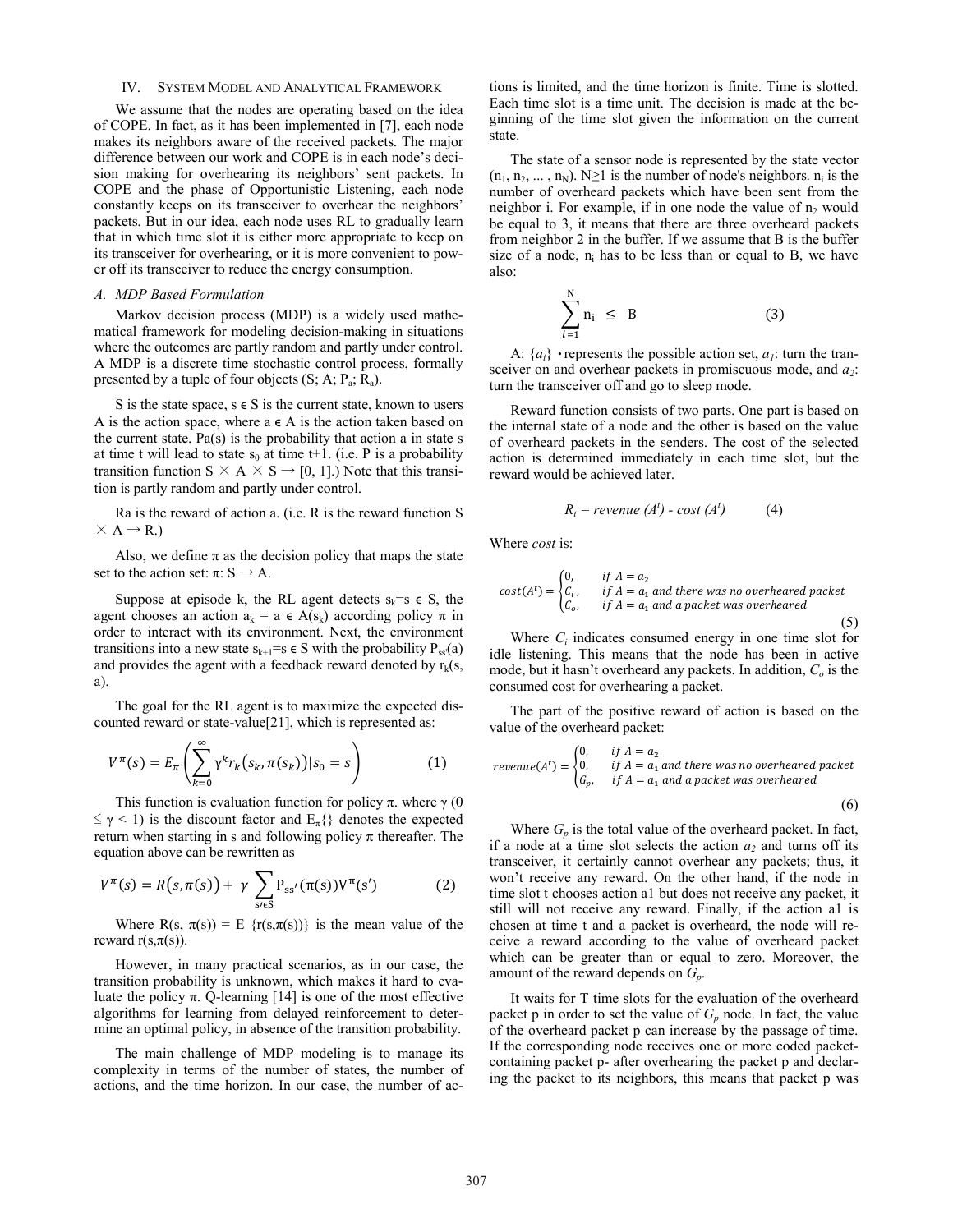able to increase the coding opportunity in transmitter node; therefore, it causes the reduction of one transmission in the whole network. The recognized reward for a node in this situation is proportionate to the amount of saved energy for a single transmission reduction in network.

The amount of saved energy for each transmission reduc tion is shown by  $P_n$  which contains  $P_s$  as the power consumption to send a packet and equal to the number of neighbors of a node.  $P_p$  also contains  $P_r$  which is the power consumption to receive a packet.

$$
G_p = \sum_{t=0}^{T} B_p(t) \cdot P_p \tag{7}
$$

Where  $B_p(t) = \{0,1\}$  that shows the value of packet p in t time slot. In a way that in each time slot after overhearing packet p and for the next  $T$  time slots, if the node receives a coded packet that contains the overheard packet,  $B_p$  value for that time slot is equal to one; otherwise, it is equal to zero.

And the value of  $P_p$  (saved energy for each transmission reduction in network) equals:

$$
P_p = P_s + dP_r \tag{8}
$$

Where  $d$  is the average degree of nodes in the network. (In fact, the average number of neighbors of a transmitter node that receive a packet).

Where  $P_s$  is average power need for sending a packet,  $P_r$  is average power need for receiving a packet and  $d$  is average degree of networks nodes.

Therefore, if the value of  $G_p$  is zero for the overheard packet "p", this means that the packet has not participated in any coding situations. In fact, overhearing such packet has nothing to contribute to increase the network coding advantages. How ever, if the value of  $G_p$  is greater than zero for each overheard packet "p", it means that this packet has participated at least once in the corresponding node's neighbors coding situations. The largeness of  $G_p$  value indicates the usefulness of the overheard packet "p".

#### Computing the optimal policy

Our goal is to find the policy (mapping from states to ac tions) that maximizes the average sum of rewards. We use backward approach to find optimal policy. The proposed algo rithm has been depicted in figure 5.

1) Set 
$$
t = 0
$$
 and  $V_0(0; P^*) = 0$   
\n2) Substitute  $t+1$  for  $t$ , and compute  $V_t(K_t^*; P^*)$  by  
\nsearching  $K_t \in H_t$ , where  $H_t = \{K_{t-1}^*, K_{t-1}^* + 1, ..., \widehat{K}_t\}$ ,  
\ni.e.,  $V_t(K_t^*; P^*) = \max_{K_t \in H_t} \left\{ R_t(K_t) + \sum_{j=0}^{t-K_t} q(j)V_j(K_j^*; P^*) \right\}$ ,  
\nand  $K_t^* = \arg \max_{K_t \in H_t} \left\{ R_t(K_t) + \sum_{j=0}^{t-K_t} q(j)V_j(K_j^*; P^*) \right\}$ .  
\n3) If  $t = T$  then STOP; else go to step 2.

Fig. 5. Optimal policy learning algorithm

# V. SIMULATION

To evaluate the performance of proposed algorithm, several simulations were carried out in comparison to the COPE proto col using the NS-2 simulation platform. In this scenario 100 nodes are randomly placed inside an area of 1000 x 1000 m<sup>2</sup>. In all scenarios, we have used CBR and Poisson traffic sources with different time intervals. UDP was employed as the trans port layer protocol. In this scenario, each node generates Pois son traffic based on statistically distributed inter-arrival times. The average inter-arrival time varies from  $0.5$  to  $10$  sec. We assumed the initial energy of all nodes in the network to be 5 joules.

#### A. Energy Consumption

In figures 6 and 7 the energy comparison between proposed algorithm and COPE has been depicted. As it is obvious, by using our scheme, network energy resources can be used more efficiently. in both algorithms, power efficiency increases (or, alternatively, the per-byte cost of energy decreases) as the traffic load increases, which is reasonable given that more energy is used in transmission and reception rather than idle listening, when traffic load is heavier.

As the figure 6 shows, the average power consumption of the proposed algorithm is less than COPE. Owing to this fact that nodes spend a period of their life in sleeping mode in the proposed method. Therefore, they consume far less energy than active and overhearing mode. On the contrary, all nodes are active in COPE in the whole period of their life to overhear the traffic in their environment.

In figure 7, the number of dead nodes during the simulation time is shown. This form can be a benchmark for comparing the network lifetime of two algorithms. As it is illustrated in the figure, nodes in network are living longer according to the less energy consumption of the proposed algorithm.



Fig. 6. Remaining energy vs. Time.



Fig. 7. Number of dead nodes vs. Time.

#### **B.** Throughput

Figure 8 shows the network throughput with proposed algo rithm and COPE. As it can be seen in the figure, COPE im